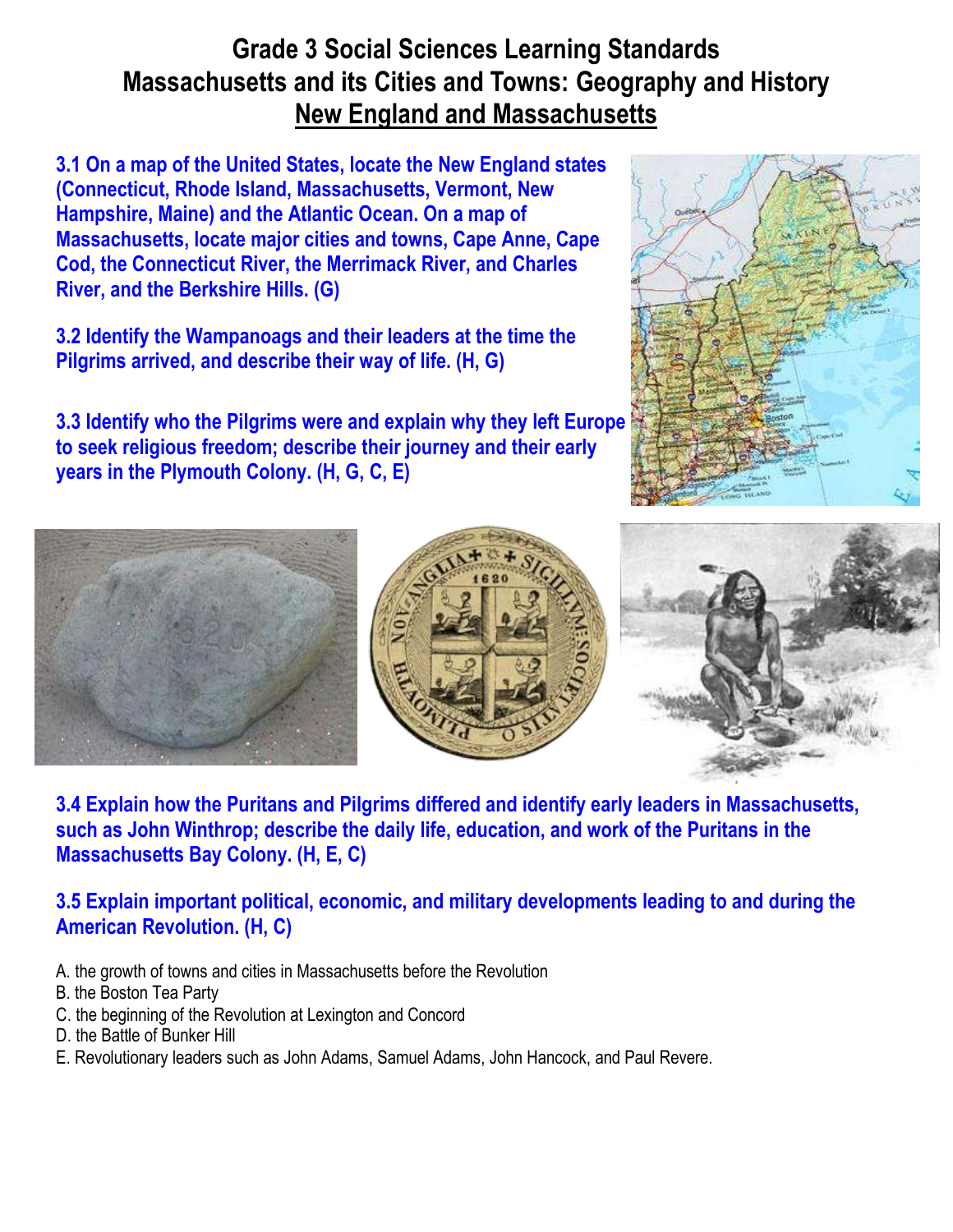

## **[3.6 Identify the Declaration of Independence, the Constitution, and the Bill of Rights as key](http://resourcesforhistoryteachers.wikispaces.com/3.6)  [American documents. \(C\)](http://resourcesforhistoryteachers.wikispaces.com/3.6)**

#### **[3.7 After reading a biography of a person from Massachusetts in one of the following categories,](http://resourcesforhistoryteachers.wikispaces.com/3.7)  [summarize the person's life and achievements. \(H, C\)](http://resourcesforhistoryteachers.wikispaces.com/3.7)**

A. science and technology (e.g., Alexander Graham Bell, Nathaniel Bowditch, Robert Goddard, John Hayes Hammond, Edwin Land, Samuel Morse).

B. the arts (e.g., Henry Adams, Louisa May Alcott, John Singleton Copley, Emily Dickinson, Ralph Waldo Emerson, Theodore Geisel, Nathaniel Hawthorne, Oliver Wendel Holmes, Frederick Law Olmsted, Norman Rockwell, Henry David Thoreau, Phyllis Wheatley).

C. business (e.g., William Filene, Amos Lawrence, Francis Cabot Lowell, An Wang).

D. education, journalism, and health (e.g., Clara Barton, Horace Mann, William Monroe Trotter).

E. political leadership (e.g., John Adams, John Quincy Adams, Susan B. Anthony, Edward Brooke, Benjamin Franklin, John F. Kennedy, Paul Revere).

# **Cities and Towns of Massachusetts**

### **[3.8 On a map of Massachusetts, locate the class's home town or city and its local geographic](http://resourcesforhistoryteachers.wikispaces.com/3.8)  [features and landmarks. \(G\)](http://resourcesforhistoryteachers.wikispaces.com/3.8)**